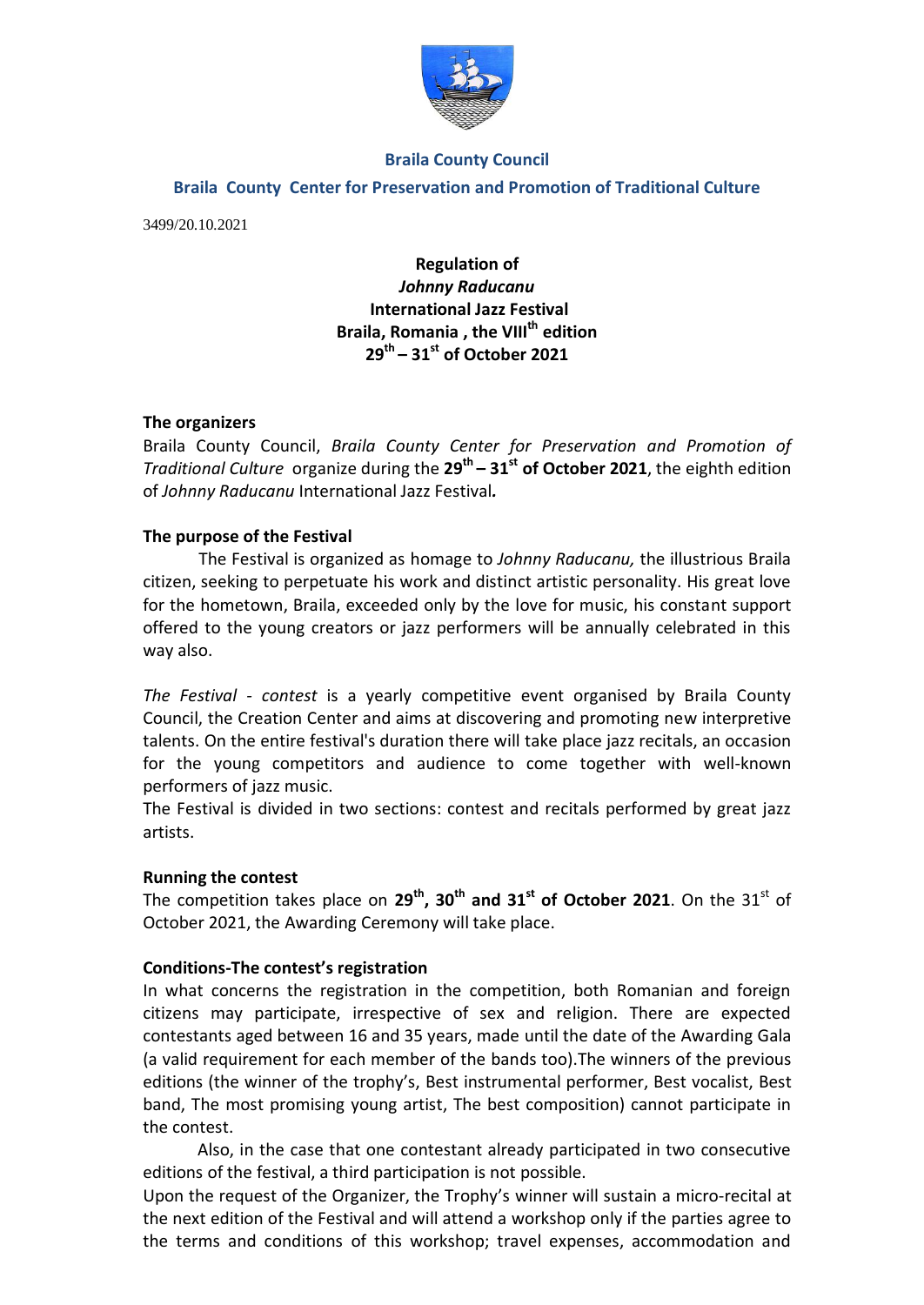meals related to the support of the micro-recital by the winner of the previous Trophy will be borne by the Organizer.

## **The registration in the contest will be made on the basis of :**

Registration form Copy of the identity card / passport for all musicians Photo, passport type for each member of the group The statement on the protection of personal data (Annex to this Regulation) Two recent photos of the group, colour, in electronic format Technical rider Short artistic CV Copy of the scholar/ student card, where appropriate, in order to benefit of the existing tax opportunities;

#### **The pre-selection**

All of the materials related to the participation in the *Johnny Raducanu* International Jazz *Festival* (registration forms, scores, technical rider and demos only in mp3 format and/or wma) will be sent until the 30<sup>th</sup> of September 2021 to the email address [festival.braila@gmail.com](mailto:festival.braila@gmail.com)

Failure to abide to this time limit entails the exclusion from the selection for the competition. Also changing the band's members who participated initially in making the demo entails the disqualification.

The competitors admitted will receive confirmation until the **04th of October 2021.** Maximum allowable number of competitors (individual and group)-14

The admitted competitors after the pre-selection must communicate to the Organiser a bank account, until the beginning of the festival, for transferring an eventual prize.

#### **Rehearsals**

After displaying the pre-selection result, rehearsals will take place with the contestants admitted to the contest, in a period of time subsequently communicated to the participants.

Participants \* who will attend the rehearsals and the festival have the obligation to present, the Green Passport (proof of vaccination aniti covid) or proof of RT-PCR test not older than 72 hours, under the conditions established by the methodology approved by joint order of the Ministry of Culture and the Ministry of Health, or the proof that it is in the period between the  $15<sup>th</sup>$  and the  $180<sup>th</sup>$  day following the confirmation of the Sars-CoV-2 infection, according to HCNSU no 76/30.09.2021 as well as the establishment of the measures applied during it to prevent and combat the effects of the COVID-19 pandemic.

\* Participants in the event are: competitors, recitalists, jury members, backing orchestra, props, presenter, technical teams (sound, streaming, pre car tv sound transmission).

#### **The contest's fee**

The amount of the contest's fee is 70 lei for all the admitted competitors.

Romanian Competitors admitted after pre-selection will pay the fee for the contest, by bank transfer to the account open at Braila Treasury (IBAN RO64 TREZ 1512 1G33 1900 XXXX, fiscal code 7869923) or in cash, at the cash desk of the County Centre for Preservation and Promotion of Traditional Culture Braila, until October 29<sup>th</sup>, 2021. Foreign competitors will pay the fee in cash at the cash desk of the County Center for Preservation and Promotion of Traditional Culture Braila, until October 29<sup>th</sup>, 2021.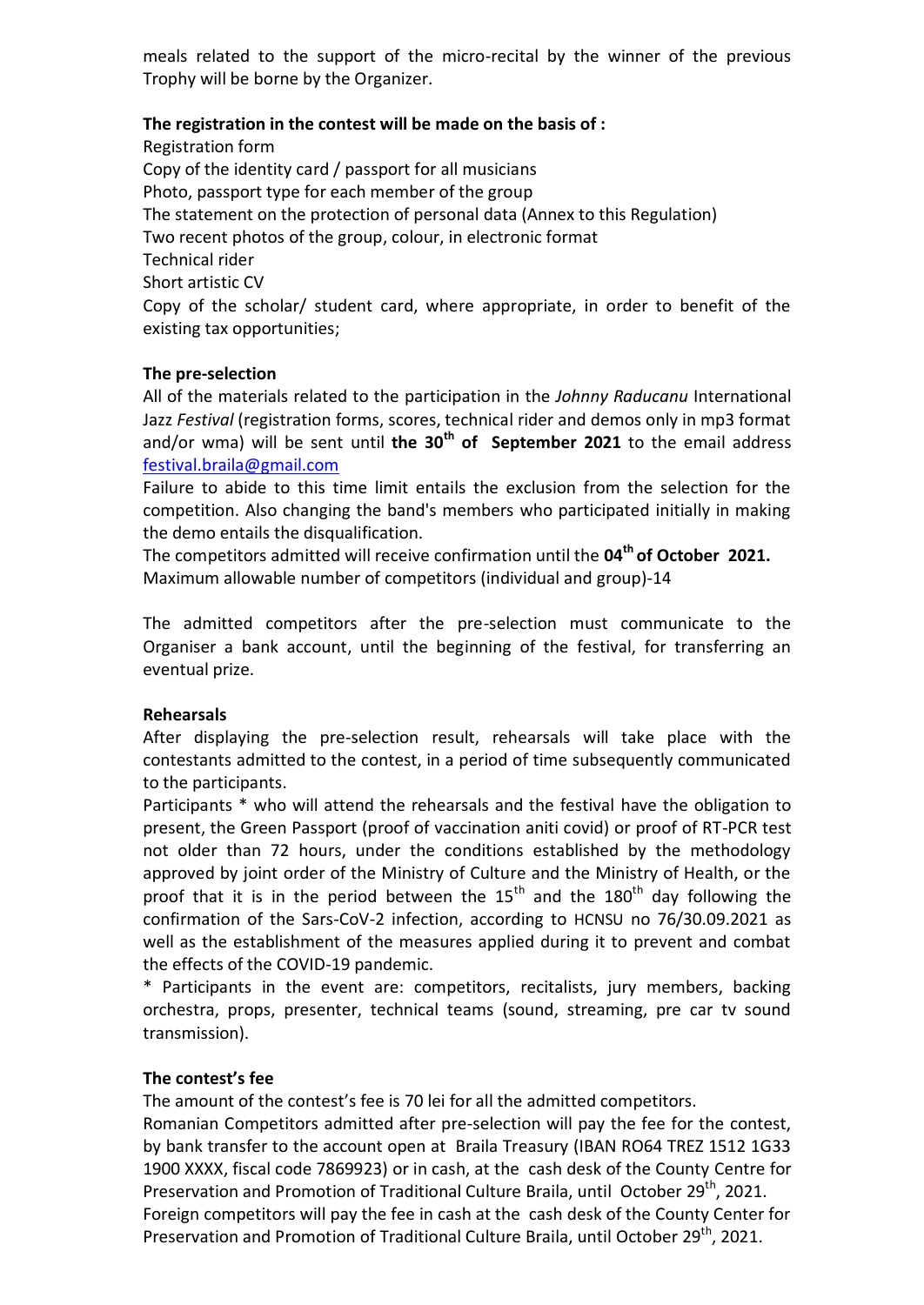Failure to pay this tax within the prescribed term means elimination from the competition.

# **The Contest repertory**

- Standard song or a song belonging to Johnny Raducanu (interpretation of a song belonging to Johnny Raducanu is considered an advantage)
- A song chosen from the contestant's personal repertory.

## **Contest sections:**

- vocalist (soloist) or instrumental performer
- bands (maximum octet)
- composition

Time assigned for each performance - 15 minutes

# **The evaluation criteria:**

# **I – Jazz vocabulary and improvisation**

The jazz musical language type displayed in themes and solos. Homogeneity, depth and originality.

# **II. Rhythm and execution rate**

The variety and types of rhythms used the stability and accuracy of tempos and timing.

Simple or compound measures and musical integration of the rhythmic concepts.

## **III Musical Arrangement**

Relating with the original material and the degree of innovation and creativity introduced. Elements of composition and form used, the balance between the written and improvised parts.

## **IV Sound / Technique/ Interaction / Dynamic and timbral nuances, expressiveness**

Quality of sound and performance, the level of instrumental or vocal mastership, the interaction between the band members, between the soloist and the band. The sound palette used and how well the instruments or voice are mastered, the degree of expressiveness

# **V Stage presence**

Visual impact, presentation, interaction with the audience, aesthetic vision and the potential on the music market.

# **VI Innovation / creativity in general**

The general direction of the group or soloist, proposing the new. The presence of the creative factor and how it is reflected in all the other points mentioned before.

# **The competitor's obligations**.

- Any change in the technical rider and or scores will be notified with at least 15 days before the date of beginning of the competition. Changes after this date will not be taken into account.
- By entering the competition, the participants assign to the organizers the copyright on the recorded materials within the competition.
- Accept the terms of the Personal Data Protection Regulation, also signing the Declaration attached to this Regulation.
- To pay the fee for the contest, by bank transfer, in the established time.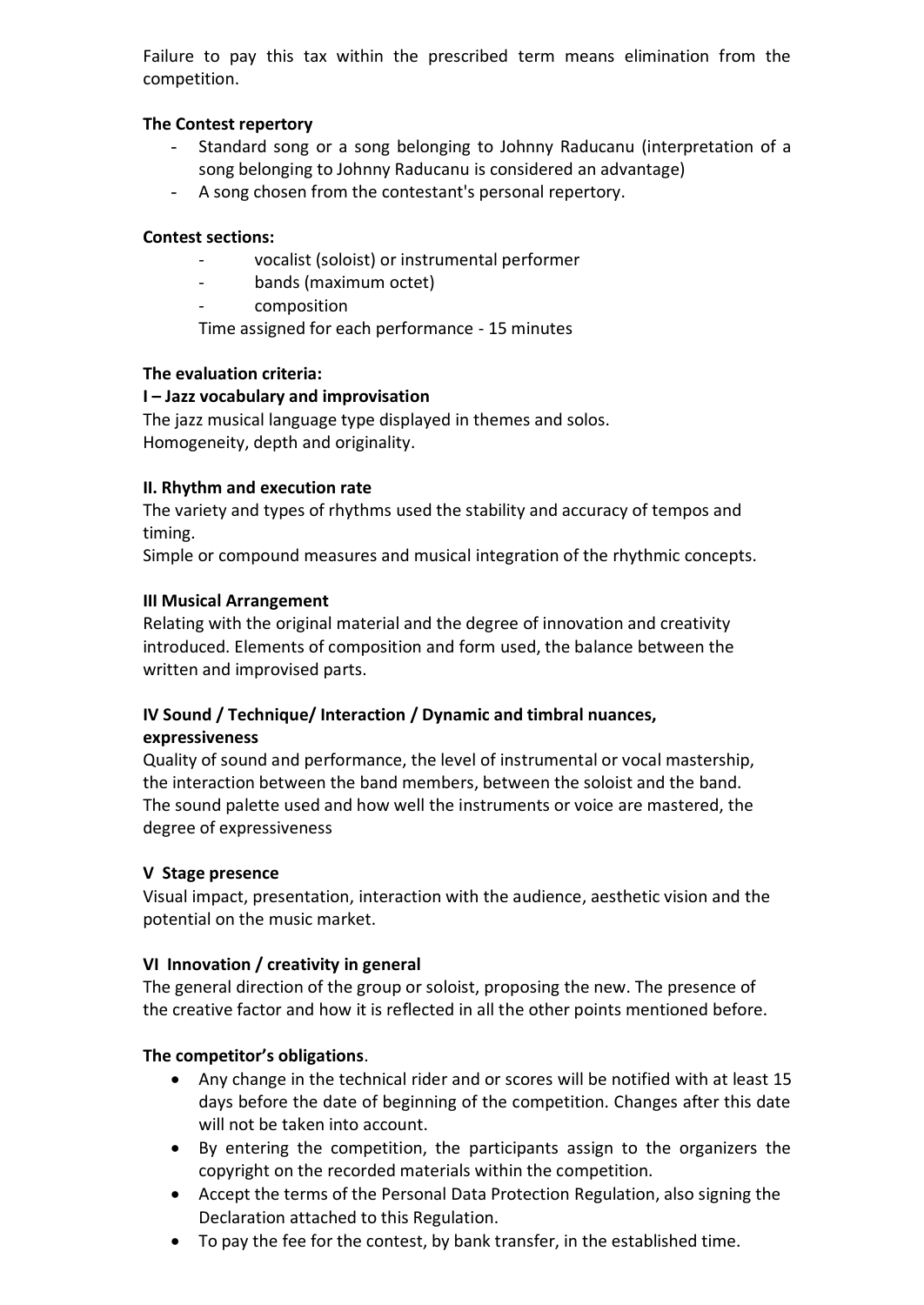## **The prize winners who will not be present at the Prize Awarding Ceremony will be disqualified.**

Any deviation from any of these obligations automatically leads to expulsion from the contest without appeal.

## **The organizers' obligations**

- The organizers shall cover the expenses of accommodation and meals for all the contestants between the 26<sup>th</sup>- the 31<sup>st</sup> October 2021 (inclusive)
- In the case of juvenile competitors, organizers provide accommodation and meals for one attendant only between the  $26^{th}$ - the  $31^{st}$  October 2021 (inclusive)
- If the major competitors are attended (agent, family member, etc) the attendants will bear their accommodation and meals.
- For the foreign contestants, the organizers shall provide the transport from the airport or railway station from Bucharest to Braila and return.
- The participants will also benefit from professional sound system, a stage technician and sound/lighting system, as well as an acoustic piano, bass amplifier, guitar amplifier, acoustic drum set.
- The organizer reserves the right to record for the contest's archive the performances of the participants in the contest.

# **Obligations of the participants**

- To comply with the clauses of the Festival Regulations;
- To take full responsibility for his health;
- To respect the arrival, accommodation and meal deadlines established by the Organizer, in the interval related to the festival-contest.

• To sign the contracts of assignment of the copyright in favour of the organizers in order to be disseminated on the media.

- To accept the clauses of the Regulation for the protection of personal data, while signing the Declaration attached to this Regulation.
- To present at the County Center for Preservation and Promotion of Traditional Culture, for competition, the Green Passport (proof of vaccination anti covid) or proof of RT-PCR test not older than 72 hours, under the conditions established by the methodology approved by joint order of the Ministry of Culture and the Ministry of Health, or the proof that it is in the period between the  $15<sup>th</sup>$  and the  $180<sup>th</sup>$  day following the confirmation of the Sars-CoV-2 infection, according to HCNSU no 76/30.09.2021 as well as the establishment of the measures applied during it to prevent and combat the effects of the COVID-19 pandemic.
- In case the participant is found with Covid 19, it will assume the payment of the meal and accommodation for the quarantine period provided by the norms of the legislation in force. Thus, the Organizer is exempt from any financial implications on the quarantine of the participant.

# **The jury**

- The contest jury will be composed of experts in the field, designated by the organizer from Romania and abroad. In the pre-selection's jury will also be The President of the jury.
- Judging is done under the judging Rules of the competition.
- The jury member that founds itself in the competitors list of a student of whose artistic training is in charge with, can no longer vote for this competitor. The contestant will receive the average of the other jury members' grades.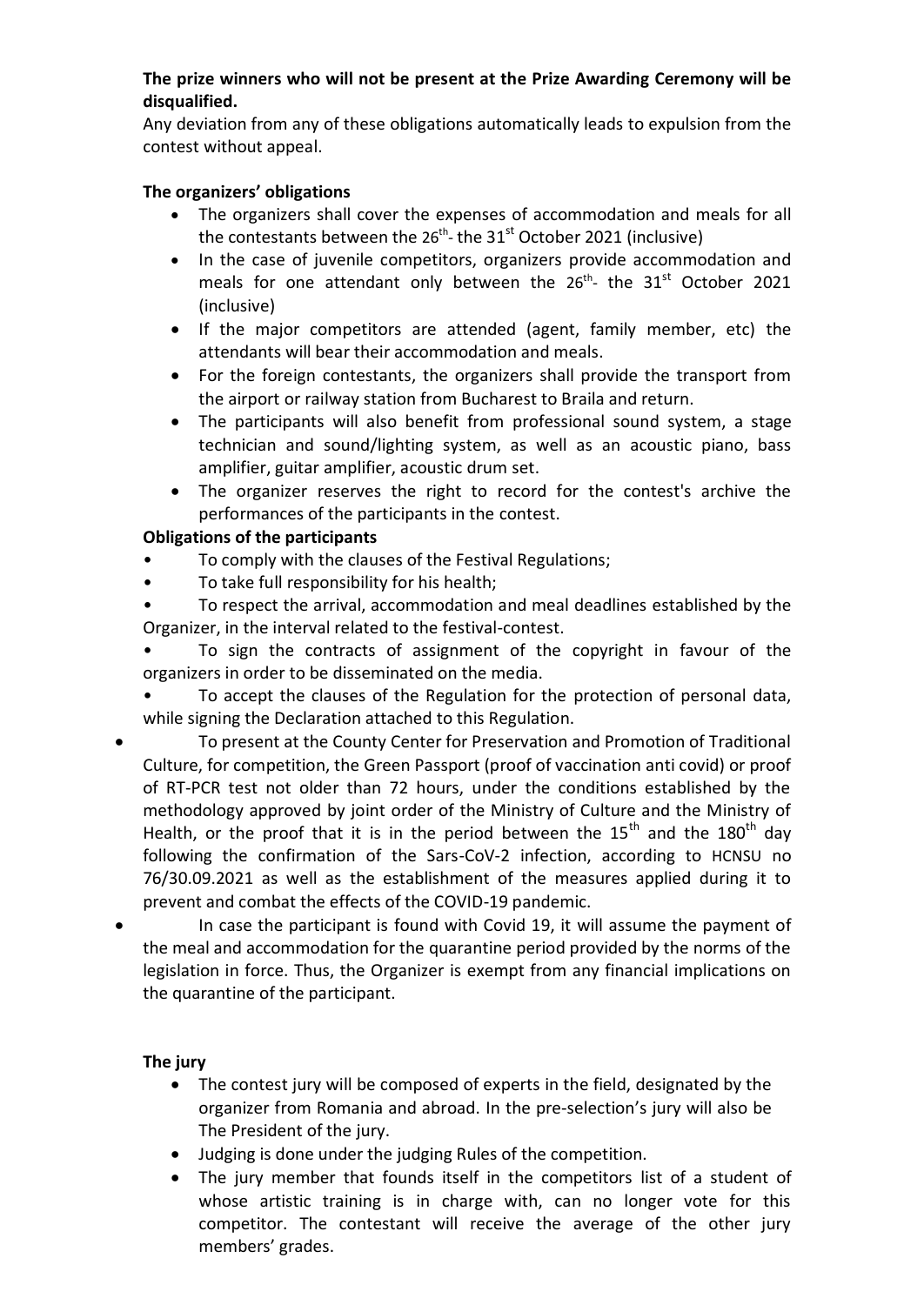- In case of point's equality for one or more competitors, the separation will be done according to the grade belonging to the President of the jury. If this criterion is not sufficient the separation will be through the direct decision of the President of the jury.
- *Ex Aequo* prizes are not allowed.
- The members of the jury keep the confidentiality of grades and charts derived from the judging procedure.
- All decisions are final and without right of appeal.
- The judging results are made public once with the awarding ceremony, then, the list is published on the websites belonging to The County Centre for Preservation and Promotion of Traditional Culture , County Council and Festival's.

# **Prizes**

*Johnny Raducanu Trophy – 4.000 euro Best instrumental performer – 1.500 euro Best vocalist (soloist) – 1.500 euro Best band – 3.000 euro Prize for the most promising young artist – 1.500 euro Prize for the best composition- 1.500 euro*

# *Other specifications*

- The amounts are taxable according to the Romanian legislation in force on the date of prize awarding.
- Prizes will be awarded in RON (Romanian currency), at the exchange rate of the Romanian National Bank and the payment is made by transfer to the accounts communicated by the competitors. The bank's commissions for the prizes' transfer will be borne will be borne by both parties (Organizer and winner of the prize).
- The prizes will be transferred within 60 days from the announcement of the winners, in compliance with the budgetary provisions and the sponsorship law.
- The competitors who do not find themselves among the winners will receive a participation diploma.
- Any changes to the Regulation imposed by circumstances beyond the organizer - will be communicated in time on the festival's web page as well as on the organizing institution's web page.
- Winners who are not present at the Awards Gala are disqualified.
- Any deviation from any of these obligations, automatically leads to the elimination from the competition and the impossibility of collecting the prize
- Laureates will receive personally the prizes.
- Interpretations of the contest can be transmitted or recorded by a television contracted by the organizers following the legal procedures.
- The festival will be video recorded by the organizers for archival purposes and rebroadcasting on the Organizer's social platforms.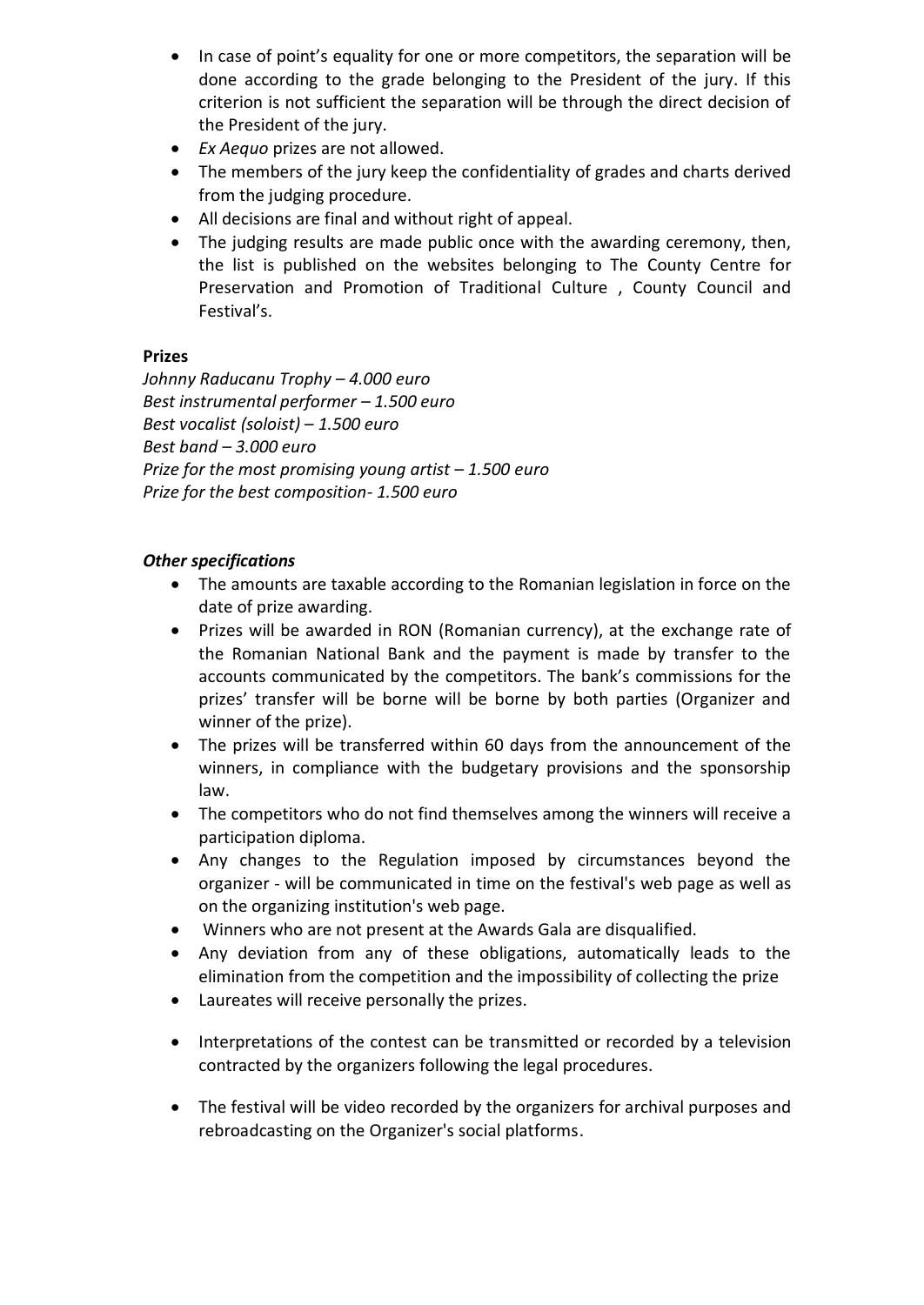## *Major force*

In case of majeure force or fortuitous event, the Organizer may decide to make changes or even cancel *Johnny Raducanu* International Jazz Music Festival in exceptional situations without being held liable in any way to the Participants for these decisions.

Majeure Force or fortuitous event means any external event such as, but not limited to: storms, threats or risk of terrorist attack, decisions of public authorities, whether legitimate or illegitimate, epidemics, pandemics, accidents, explosions, fires , floods, torrential rains, earthquakes, social conflicts, major short circuit, high risk of harm to public health, decisions of the authorities or any other cases that cannot be foreseen by the organizer at the time of publication of this regulation and may prevent this edition from taking place.

Contact:

Braila County Council, *Braila County Center for Preservation and Promotion of Traditional Culture,* Piața Traian, no 2, Brăila, România Phone no/ fax +40239.614.710/+40725526810 e-mail: [festival.braila@gmail.com](mailto:festival.braila@gmail.com) <http://johnnyraducanu.ro/>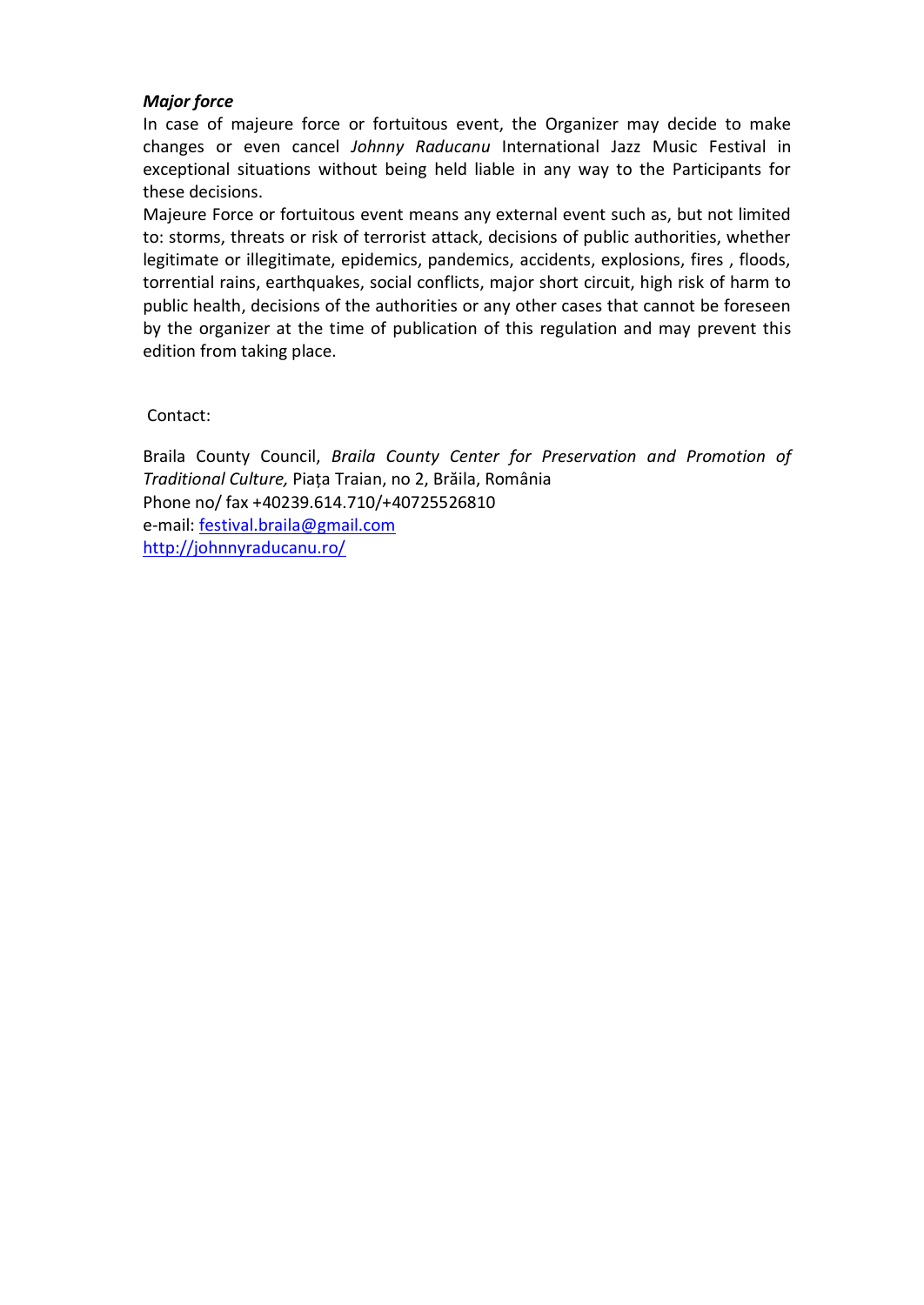# Registration form International Jazz Festival *Johnny Raducanu* Braila, Romania, the VIII<sup>th</sup> edition the 29 $^{\text{th}}$  -31 $^{\text{st}}$  of October 2021

| <b>Won Prizes</b> |
|-------------------|
|                   |
|                   |
| <b>Address</b>    |
|                   |
|                   |
|                   |
|                   |
|                   |
|                   |
|                   |
| <b>Repertory</b>  |
|                   |
| Composer          |
|                   |
| Lyricist          |
|                   |
|                   |
| Composer          |
|                   |
| Lyricist          |
|                   |
|                   |